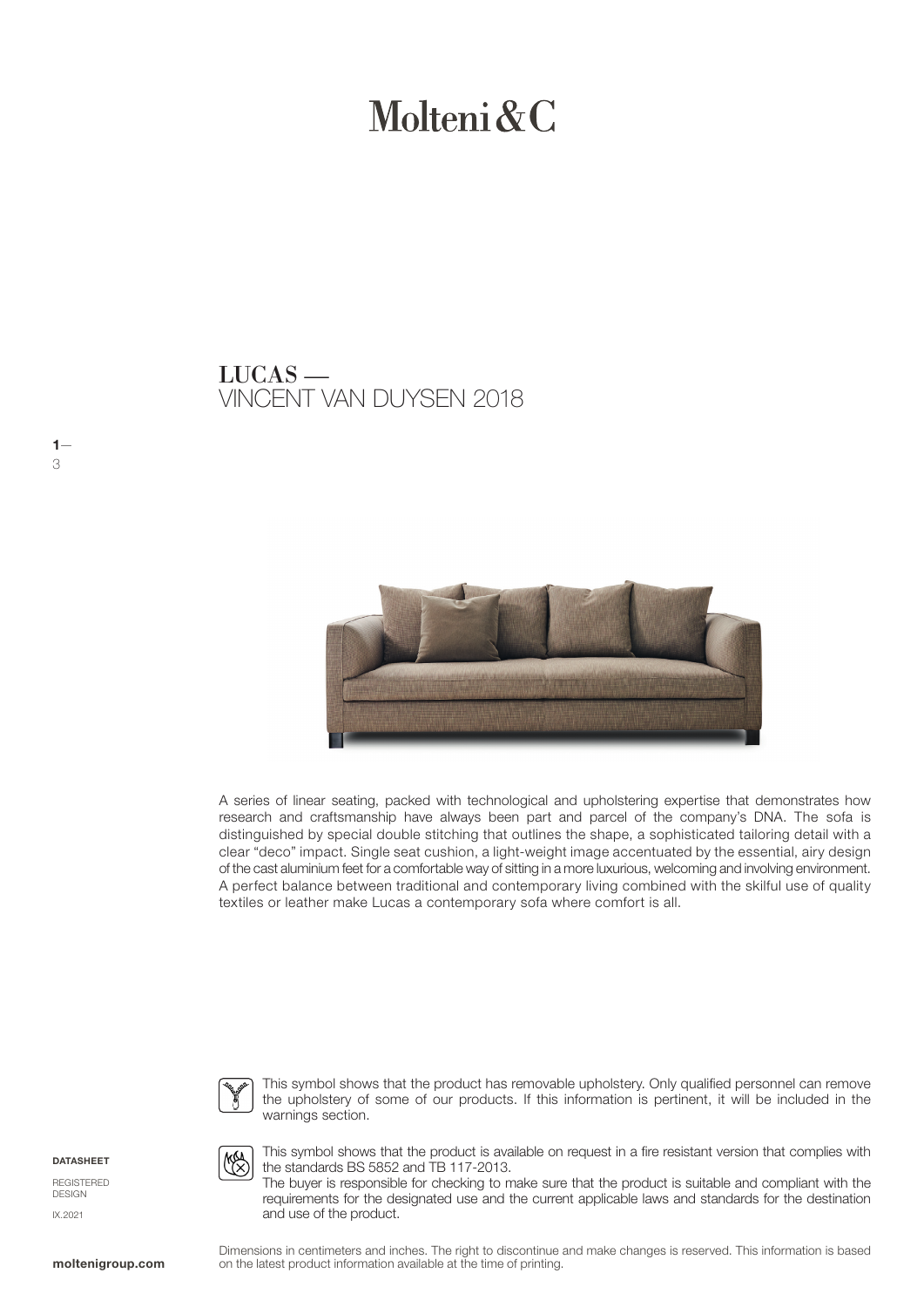LUCAS— VINCENT<br>VAN DUYSEN 2018

## NOTES FINISHES

The sofa can only be sold in the configurations of backrest cushions indicated in the price list.

BASE / FEET FINISHES pewter colour

# TECHNICAL INFORMATION

Molteni&C

 $2-$ 

3

STRUCTURE INTERIOR Frame made of solid Fir (Picea abies) and chipboard, with elastic straps.

STRUCTURE PADDING High capacity variable density foam polyurethane. Light velvet cover.

SEAT CUSHION Insert in shaped polyurethane and sterilised feathers. 100% cotton cover.

BACK CUSHIONS Polyester fibre, sterilised feathers. 100% cotton cover.

FEET In die cast metal with non-skid plastic support points.

REMOVABLE OUTER COVER

(See attached card, specifically for the cover).









### DATASHEET

REGISTERED DESIGN IX.2021

Seat depth for structure only, 76 cm Seat depth with backrest cushion, ~ 59 cm Feet hight 9 cm (from ground to under seat)

Dimensions in centimeters and inches. The right to discontinue and make changes is reserved. This information is based **moltenigroup.com** on the latest product information available at the time of printing.